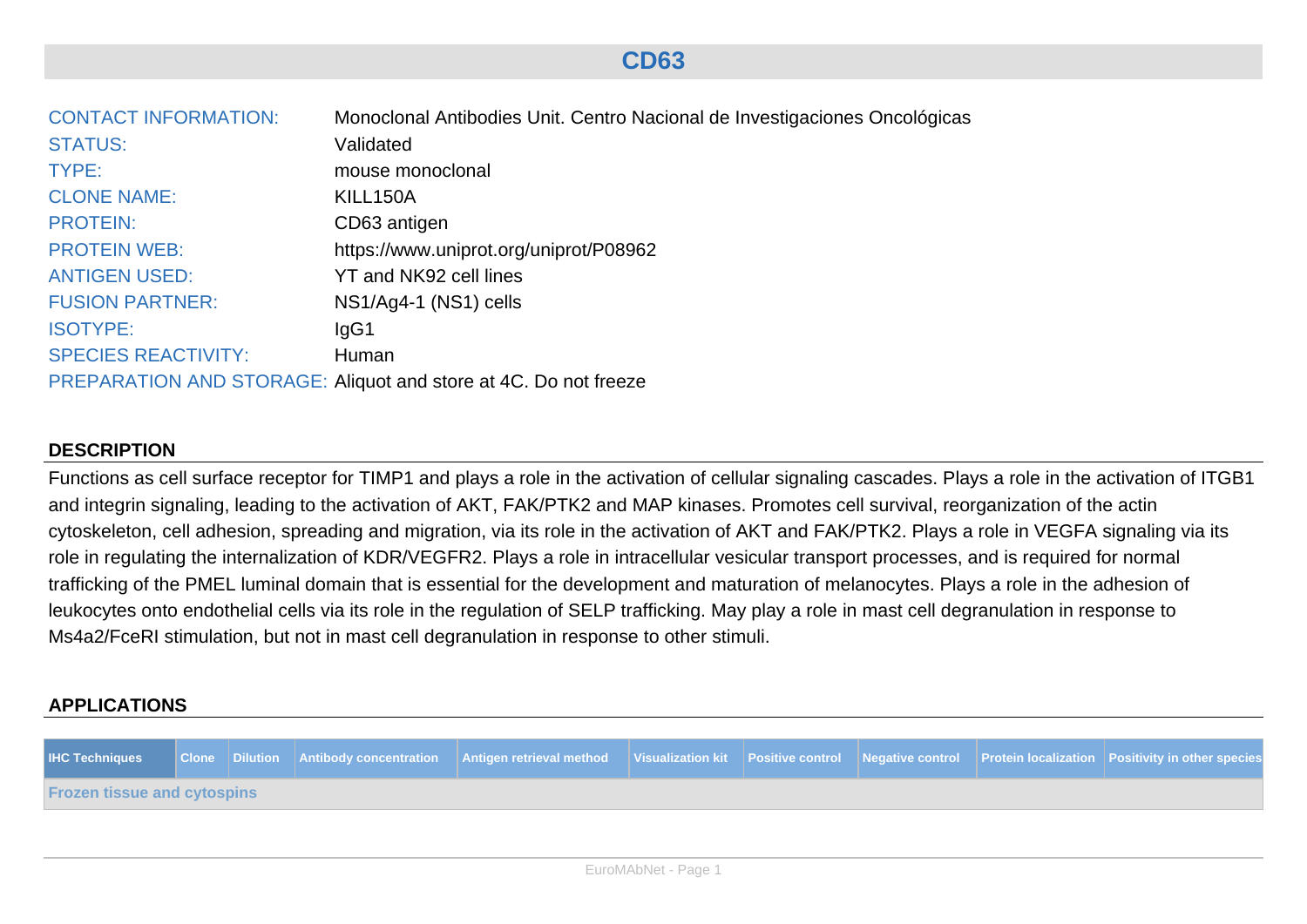| Recommended            | KILL1<br>50A | Neat | supernatant |  |  |  |  |  |  |
|------------------------|--------------|------|-------------|--|--|--|--|--|--|
|                        |              |      |             |  |  |  |  |  |  |
| <b>Paraffin tissue</b> |              |      |             |  |  |  |  |  |  |
| Recommended            | KILL1        | 1:30 | supernatant |  |  |  |  |  |  |
|                        | 50A          |      |             |  |  |  |  |  |  |
| Immunofluorescence     |              |      |             |  |  |  |  |  |  |



#### **KILL150A mAb is able to detect human CD63 protein in immunocytochemistry.**

To confirm that KILL150A mAb recognizes human CD63 protein, immunocytochemistry on frozen cytospins preparations of human CD63 expressed in HEK293 was performed. Anti GFP mAb was used as positive control. Cytospin preparation of human ECT2 protein was used as a negative control.



#### **KILL150A antibody can be used to detect CD63 protein in human paraffin tissues.**

| <b>WB Techniques</b> Clone |  | Dilution Antibody concentration | <b>Positive control</b> | <b>Negative control</b> | <b>Expected MW</b> | Observed Mw | <b>Positivity in other species</b> |
|----------------------------|--|---------------------------------|-------------------------|-------------------------|--------------------|-------------|------------------------------------|
|                            |  |                                 |                         |                         |                    |             |                                    |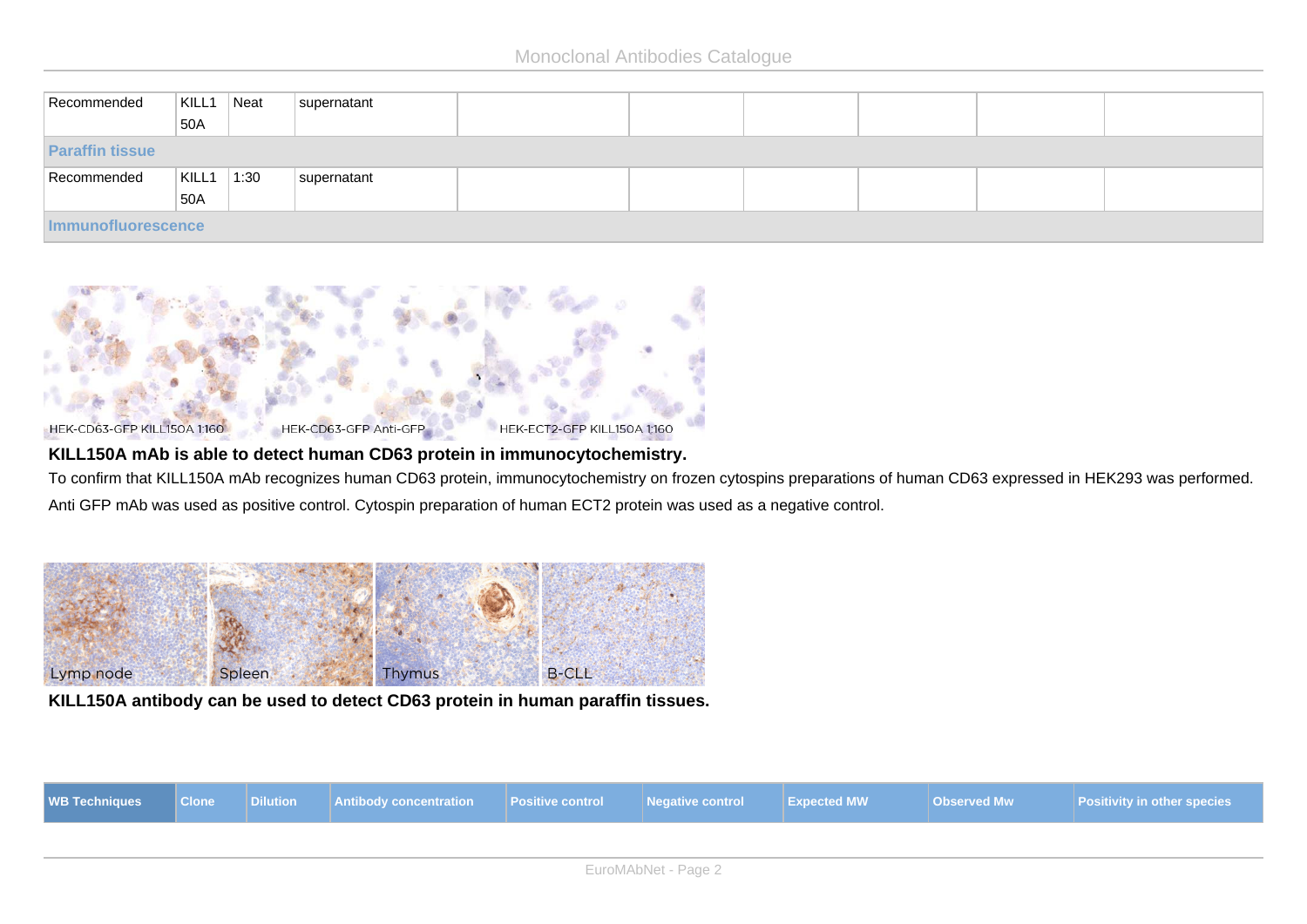Monoclonal Antibodies Catalogue